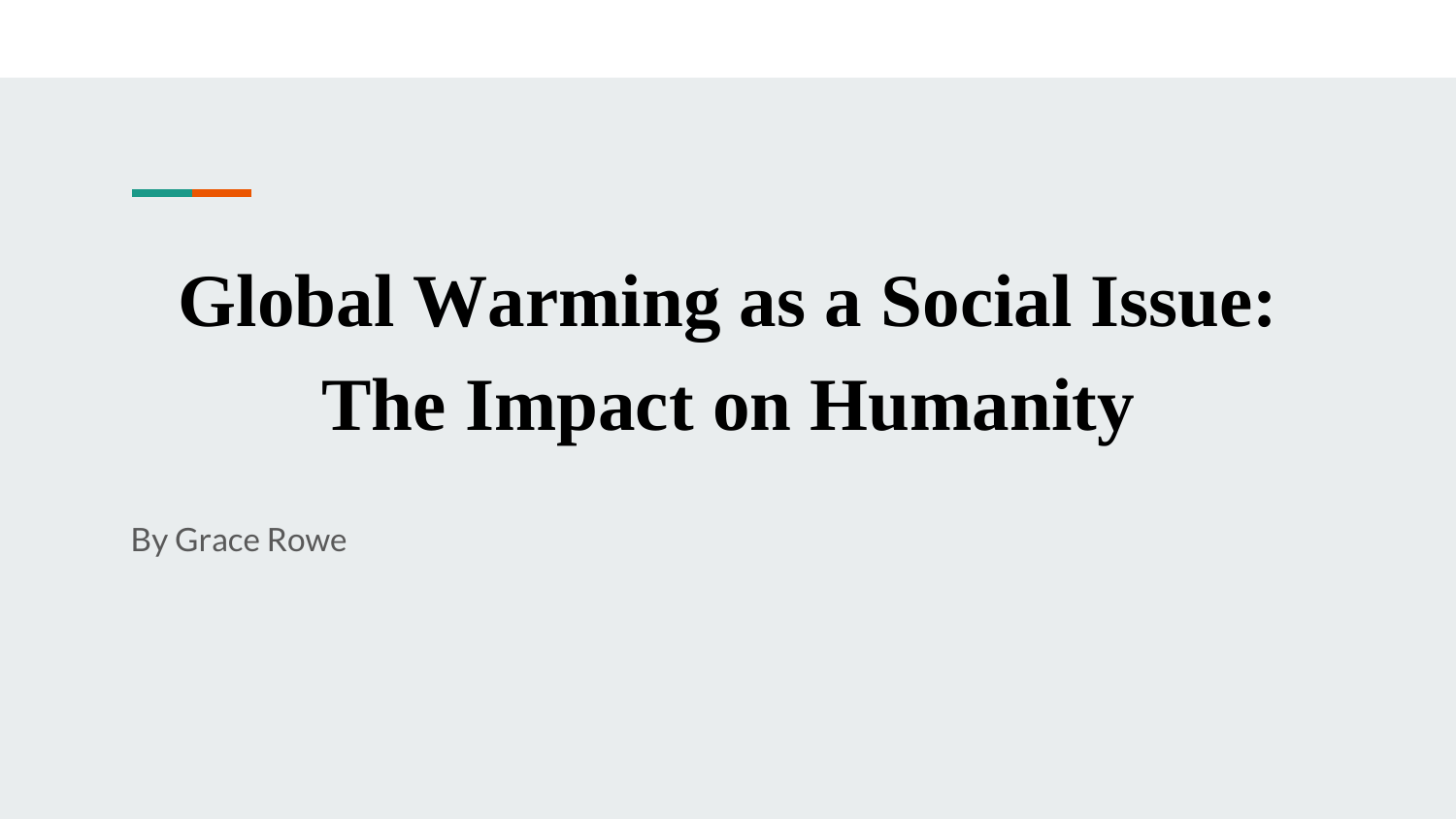#### **Introduction/Overview**

- Climate change has caused extreme weather conditions, frequent major natural disasters, rising sea levels, and much more.
- Due to our inability to adapt to these changes, we see various impacts on the livelihoods of populations in different areas of the world.
- All of these occurrences have also caused the displacement of millions of people; over 24 million since 2008. This number is expected to rise along with the rise in temperature of the climate. (McDonnel, 2018)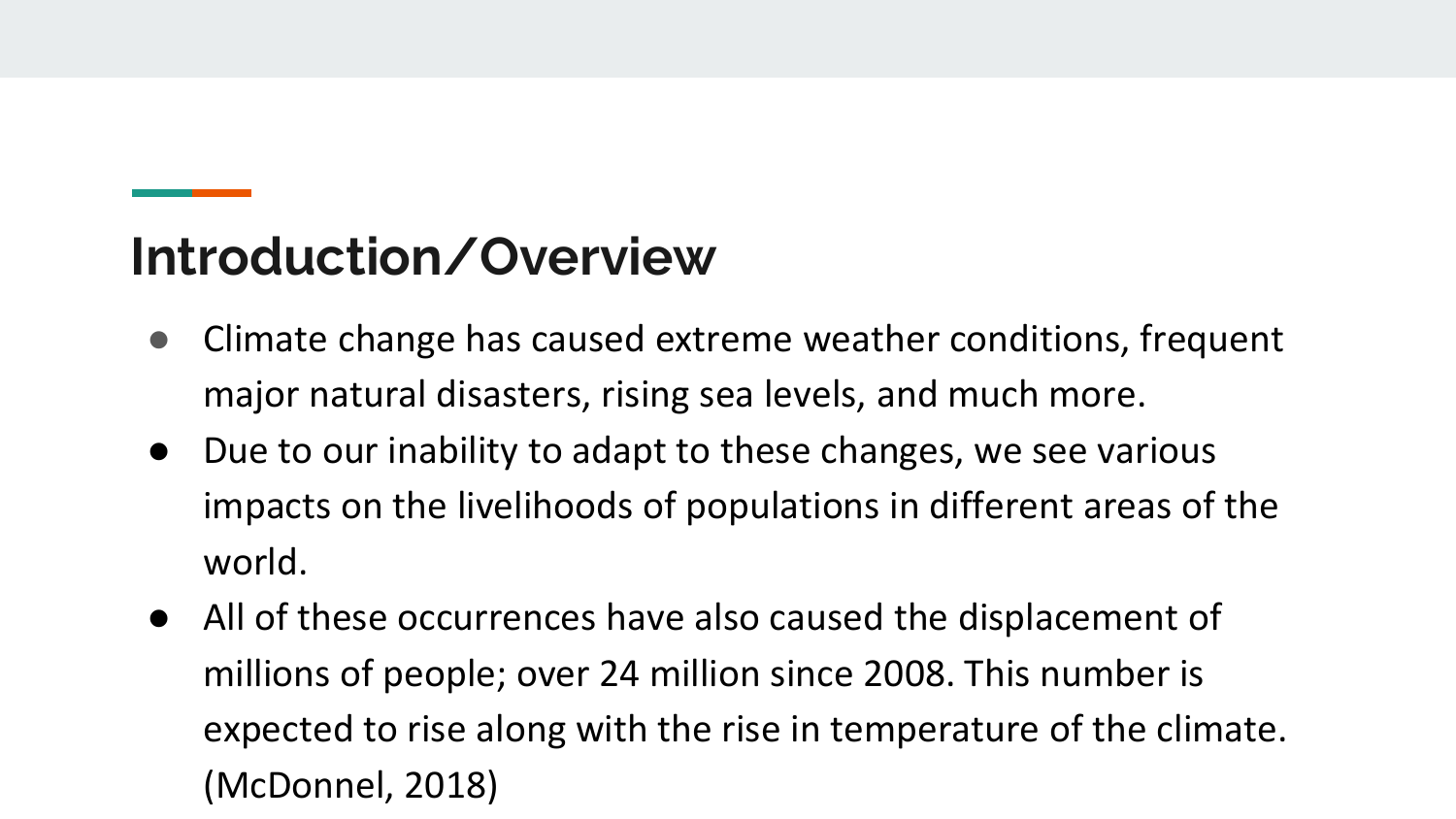

This graph provided by the Intergovernmental Panel on Climate Change (IPCC), gives an overview of all of the impacts climate change has on the environment and society (IPCC, 2014).

*Human Health: Impacts, Adaptation, and Co-Benefits*. *Human Health: Impacts, Adaptation, and Co-Benefits*. IPCC, 2014. https://www.ipcc.ch/site/assets/uploads/2018/02/WGII\_AR5\_Fig11-1.jpg.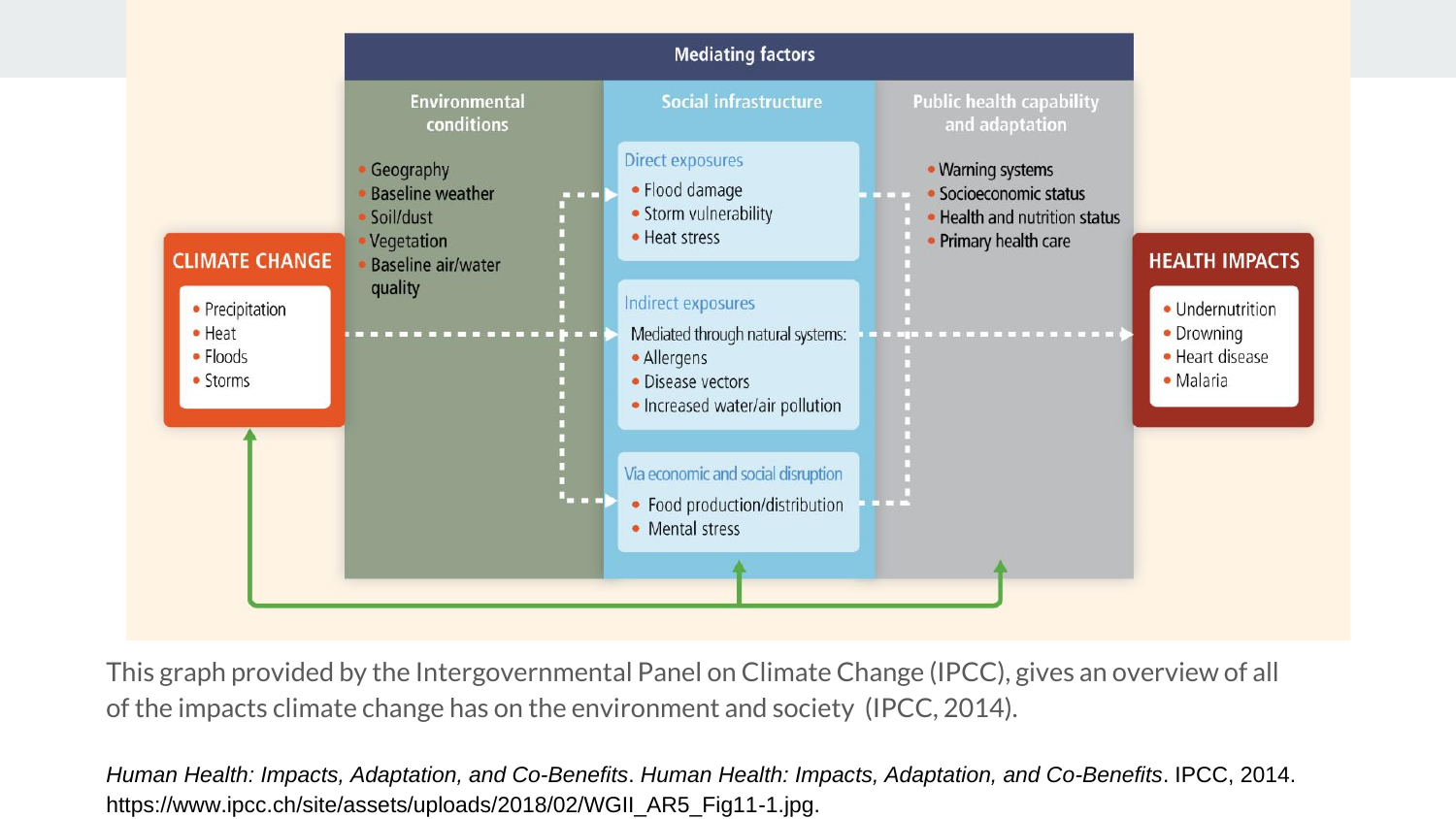#### **Research Question/Thesis**

- RQ: Should climate change be reframed as a social issue rather than solely an environmental concern?
- Thesis: Climate change should be considered a social issue due to its social impacts on a global scale and, if classified as such, there would be a greater response to the issue from humans around the world.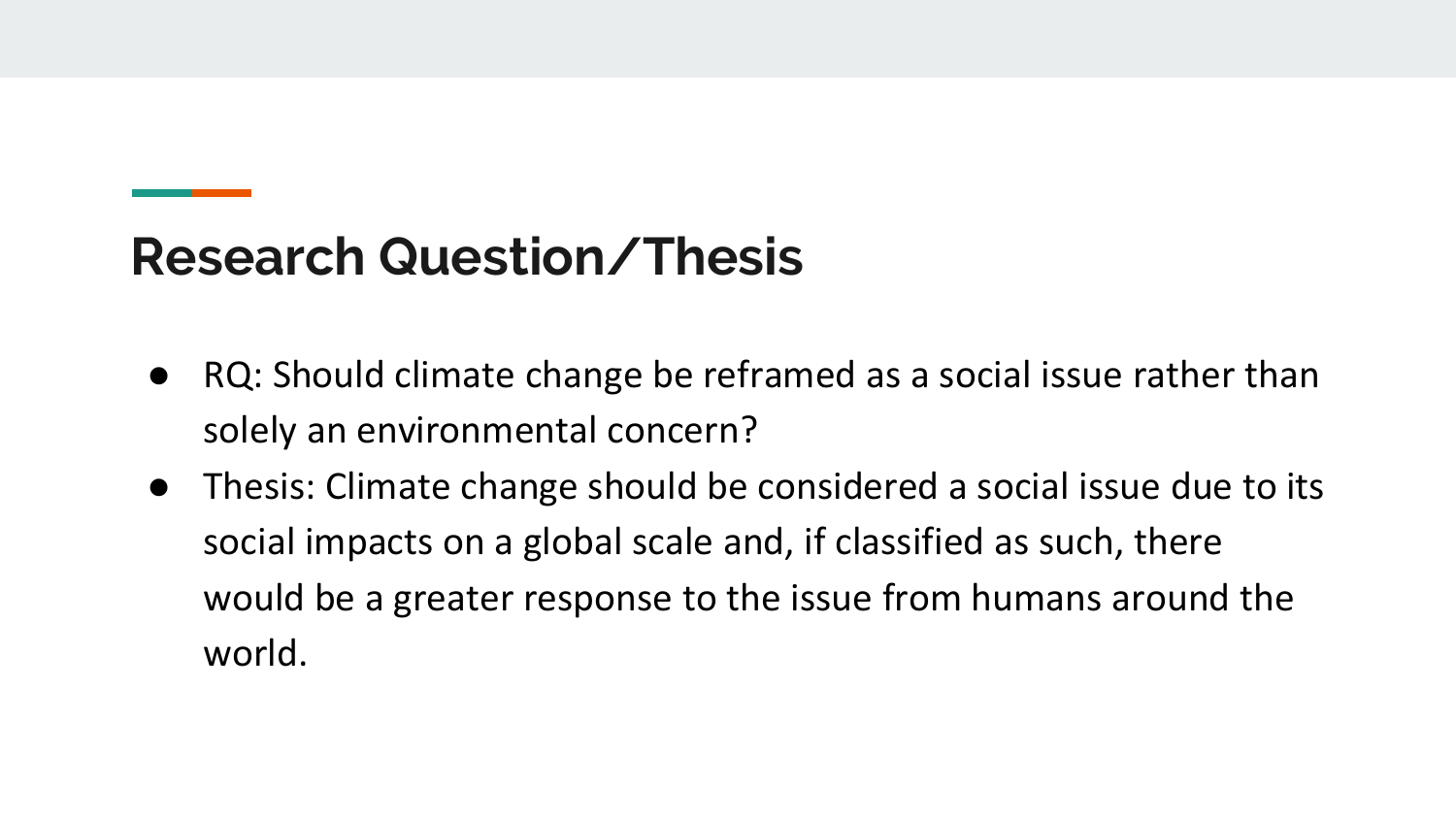### **Literature Review- 3 Schools of Thought**

- **Climate Change: A Social Problem:** This school of thought argues that climate change should be a social issue due to the effects climate variability has on populations. It also explores the harm in taking the climate crisis out of a social context. (Norgaard, 2016) (Weissbecker, 2011)
- **Climate Change Refugee Rhetoric and Recognition:** This school of thought explores the rhetoric used to describe the climate issue and affected people. (UNHCR 2010), (Su, 2020), (Obama, 2015), (McCabe, 2012)
- **Attitudes Towards Social/Human Rights Issues:** This school of thought shows the relationship between social issues and engagement from the public. (Cohrs & Twose, 2015), (Hertel, et al., 2009)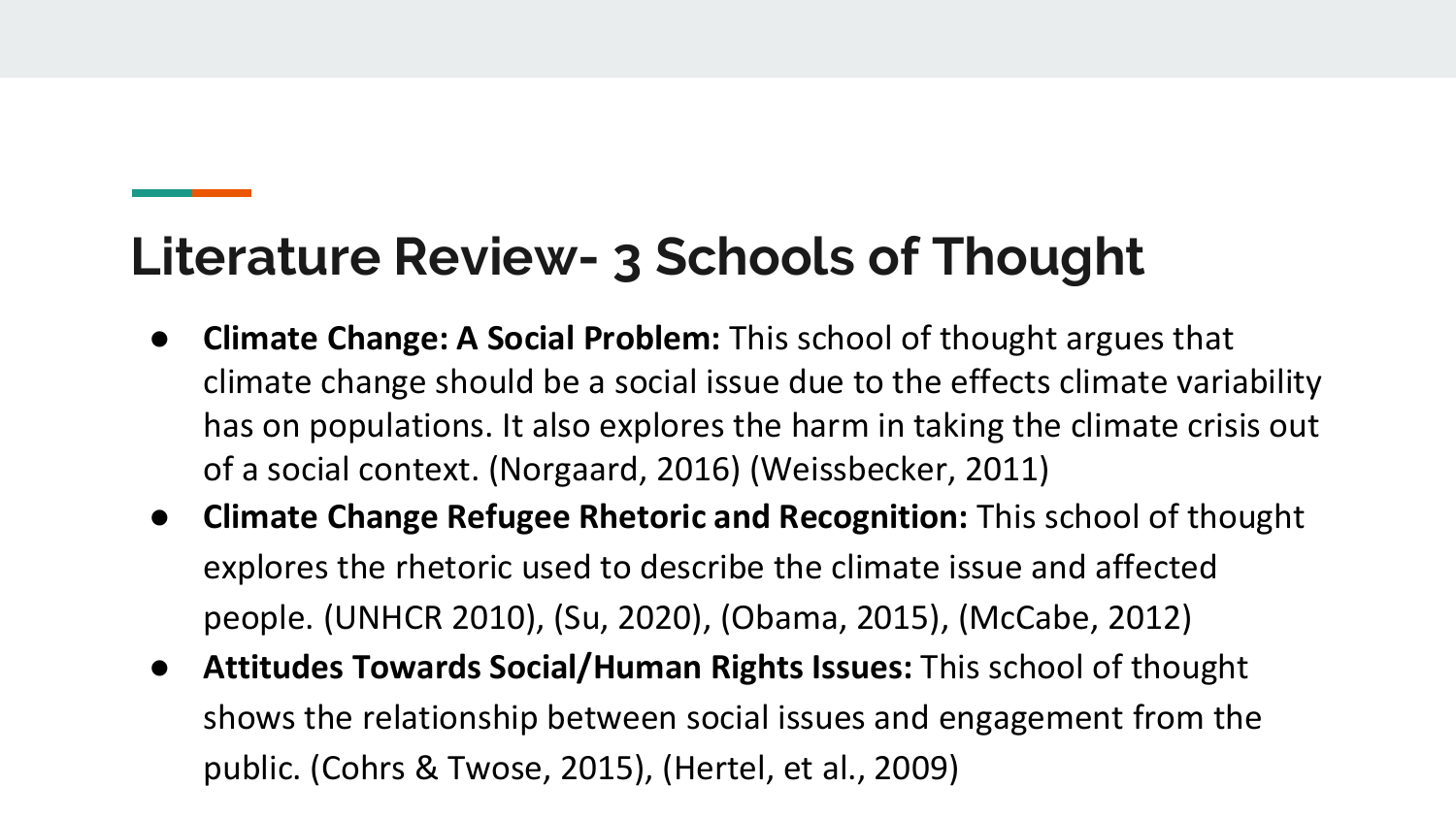#### **Case Selection: Relationship Between Climate Change, Environmental and Social Impacts, and Migration**

- "Climate-related risks to health, livelihoods, food security, water supply, human security, and economic growth are projected to increase with global warming…" (IPCC, 2018, p. 9).
- A study found that since 2014, migration from across the Mediterranean Sea has increased immensely and immigrants are arriving in unprecedented numbers. In 2015 alone, there were 1.5 million asylum applications to the EU that can be directly linked to climate change outcomes. This study also found that the of effects climate change also worsen the instability and conflict a population may already be experiencing. (Schlenker, 2017)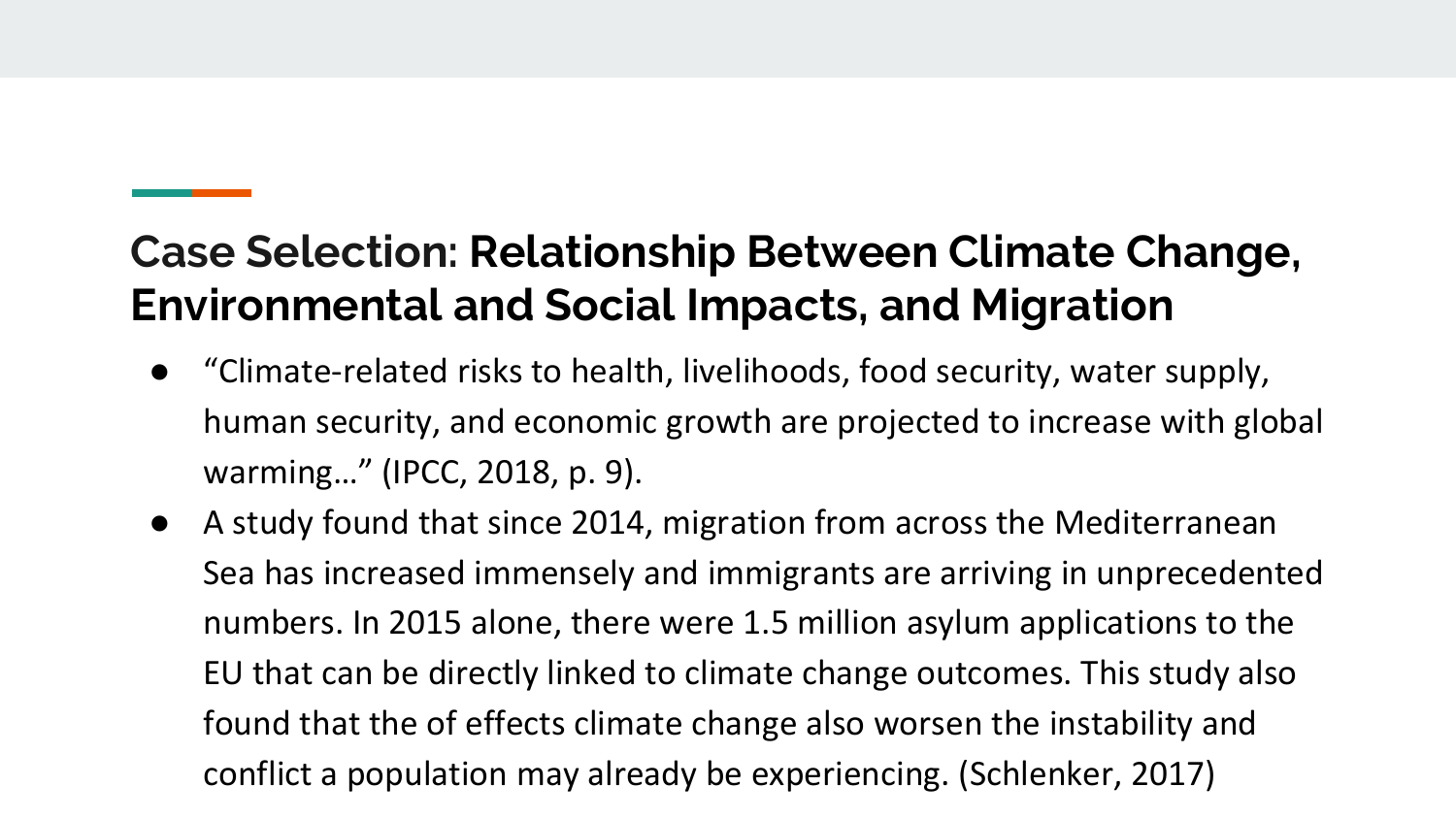#### **Case Selection: Relationship Between Climate Change, Environmental and Social Impacts, and Migration**

- A study conducted in Indonesia over a 15 year period found direct links between increased temperatures and outmigration. Researchers found that with rising temperatures, more migration occurred and, based on their results, they predicted that as temperatures rose, migration would increase in Indonesia by up to 16% or more (Bohra-Mishra, et.al, 2014).
- Both of these studies demonstrate that climate change has a direct effect on humans all around the world and, as the IPCC suggests, it will get worse. Climate change has become a more pressing human issue and the research demonstrates that the world needs to regard it as such.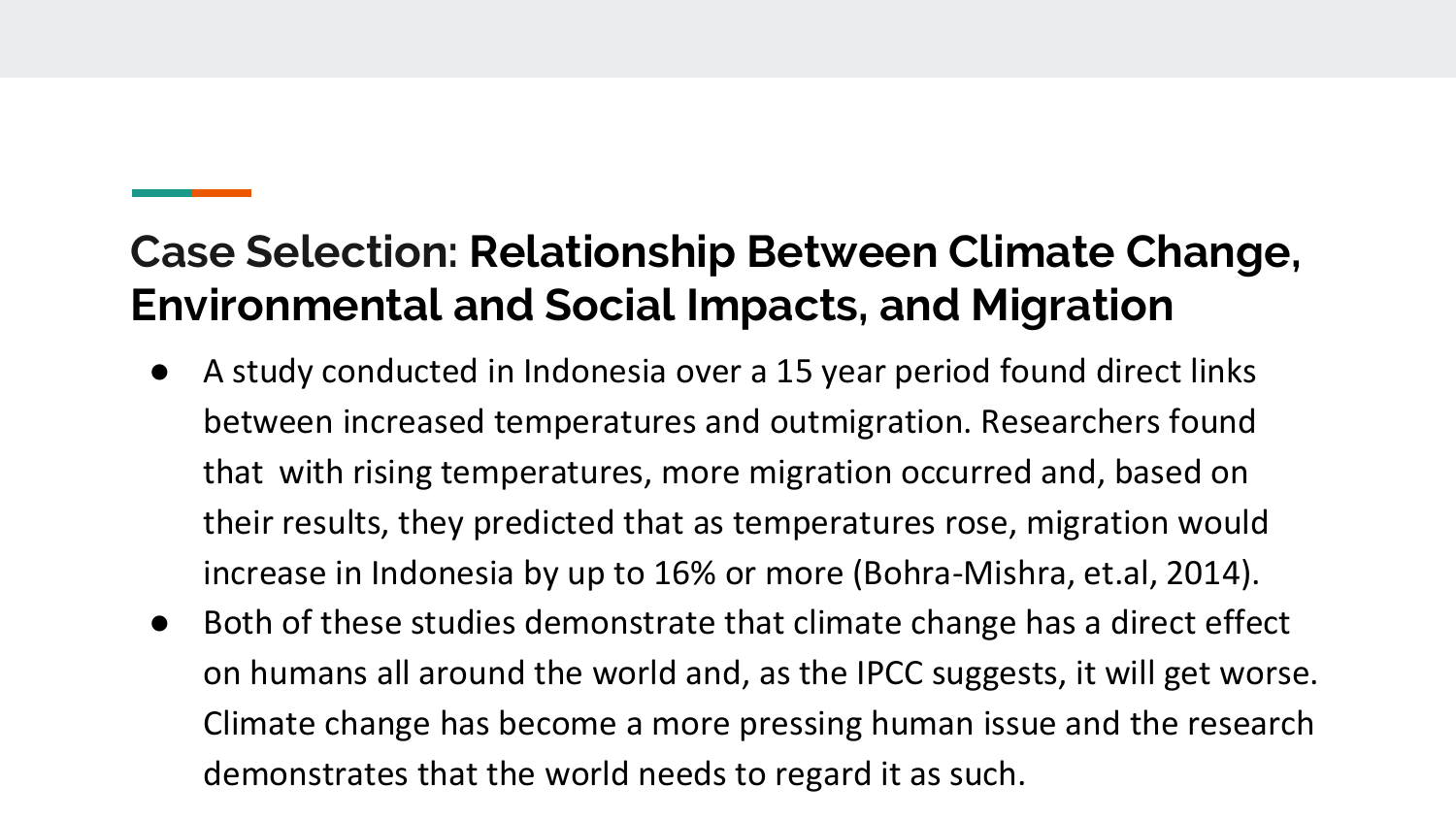## **Analysis**

- Social Issue: a problem that influences many citizens within a society. It is a common problem in present-day society and one that many people strive to solve
- To reframe the issue, the social implications of climate change need to be recognized and understand importance of putting into social context.
	- Various parts of the world experiencing food insecurity, huge influxes of refugees, insufficient water resources for all (United Nations)
	- Using social sciences to explain/address issue ensures a well-rounded understanding of problem and leads to educated responses/resolution that takes society and its functions into account (Norgaard, 2016)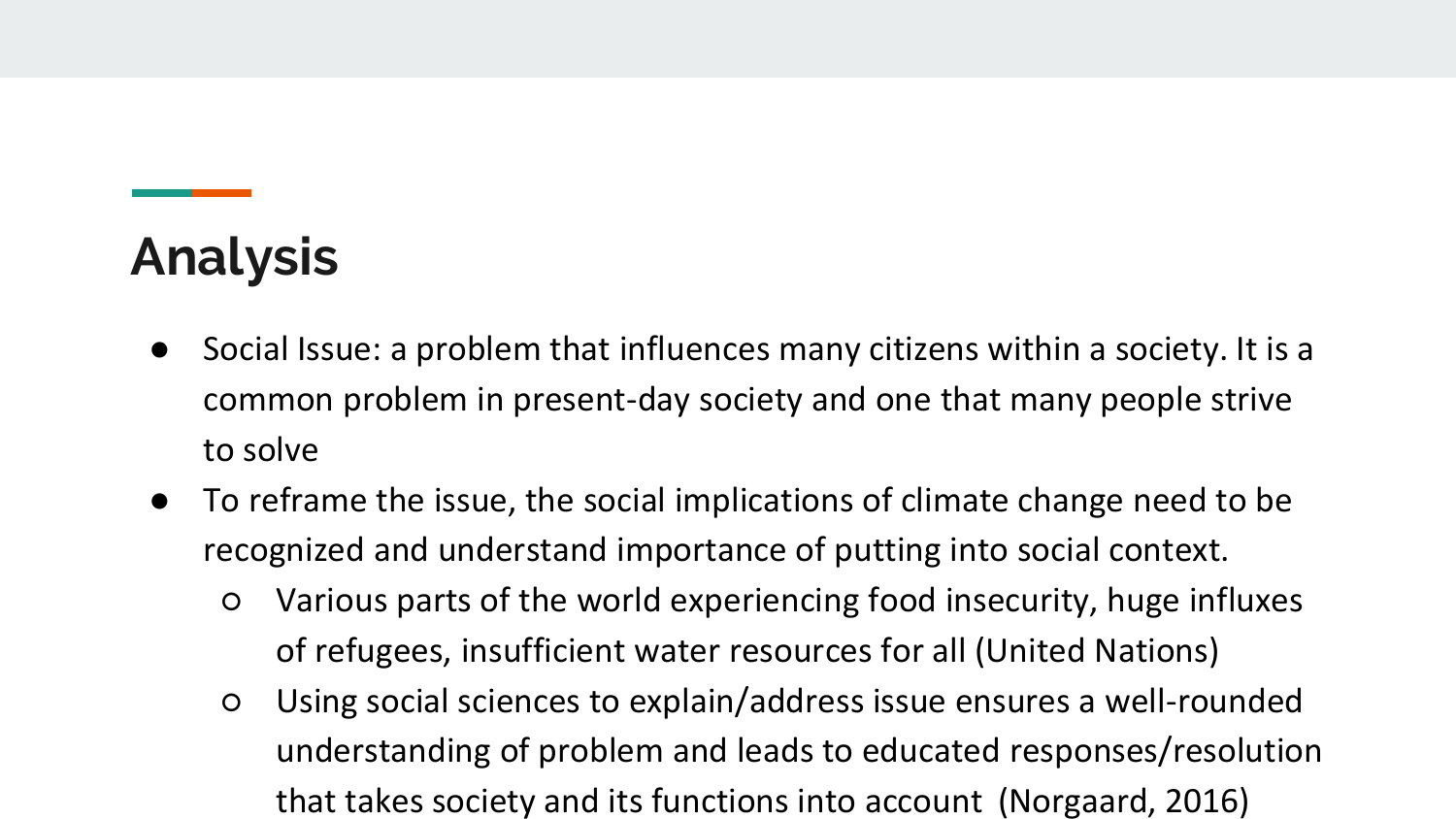## **Analysis**

- Appeal to Social Issues
	- Reframing the issue as a social issue puts a human face to the problem; focuses on the individual (Bodansky, 2010, p. 517)
	- People are more inclined to act and engage in socially based issues (Cohrs & Twose, 2015) (Schmidt, et al, 2020)



Image Credit: Flickr: Backbone campaign: CC BY 2.0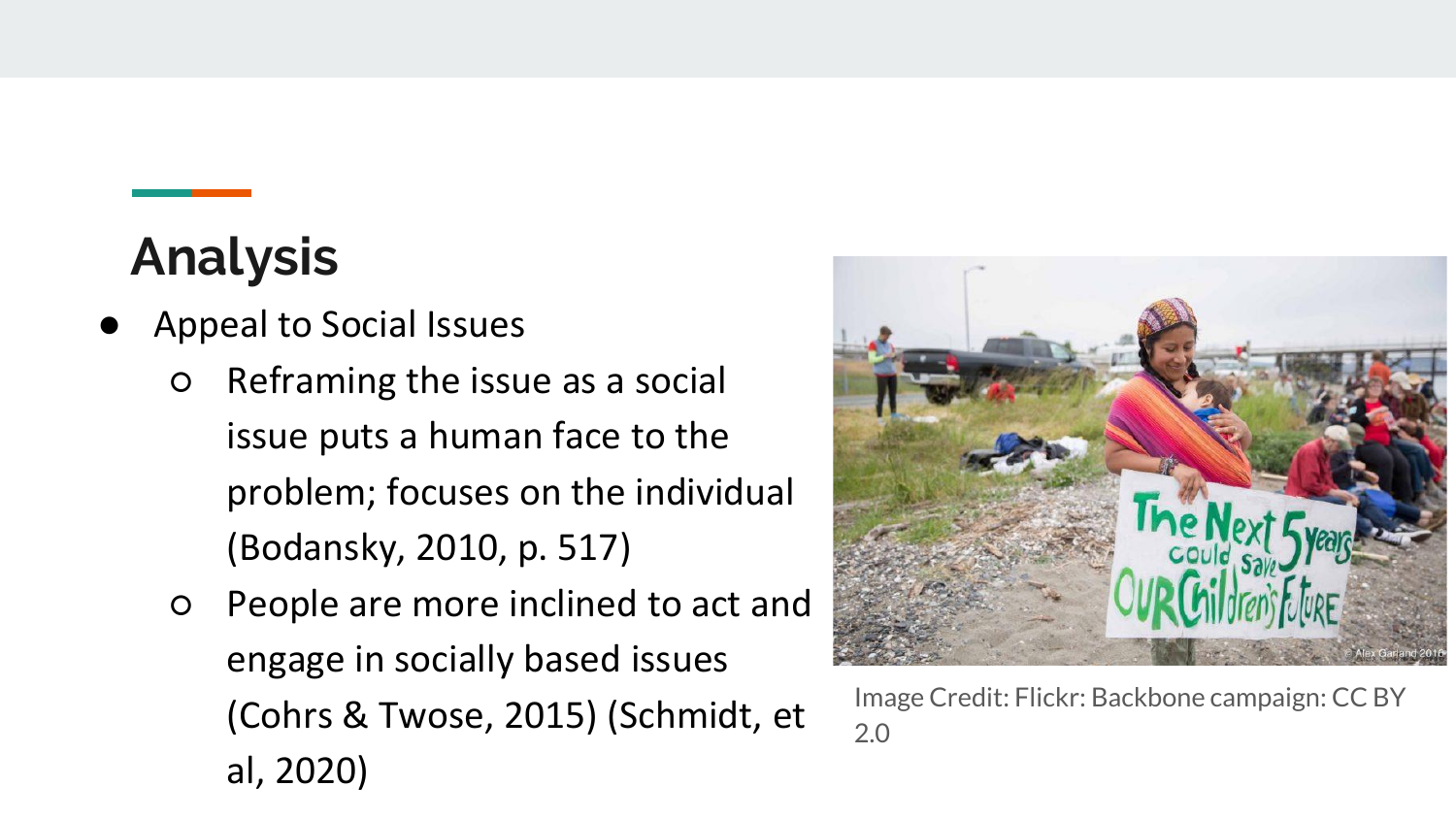### **Conclusion**

There is overwhelming data to confirm that climate change not only has a huge impact on the environment, but on humans and their livelihoods as well. With this knowledge, the climate crisis can be reframed into a social issue, resulting in more engagement and a greater response from the public.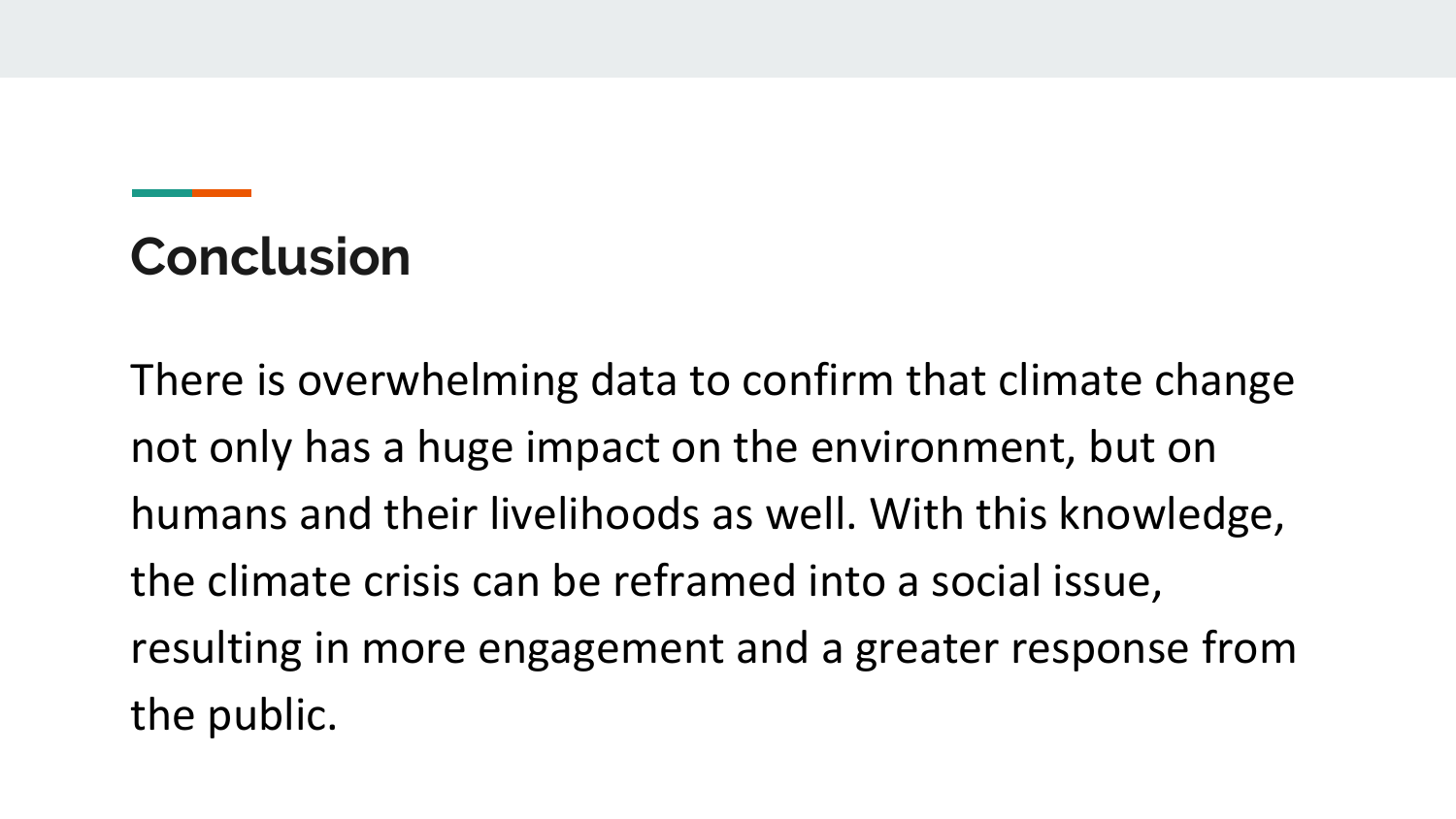Bodansky, Daniel. 2010. "International Human Rights and Climate Change." *Georgia Journal of International & Comparative Law* 38 (3): 511–24. https://search.ebscohost.com/login.aspx?direct=true&db=lgh&AN=54492351&site=ehostlive&scope=site.

Bohra-Mishra, Pratikshya, Michael Oppenheimer, and Solomon M. Hsiang. "Nonlinear Permanent Migration Response to Climatic Variations but Minimal Response to Disasters." PNAS. National Academy of Sciences, July 8, 2014. https://www.pnas.org/content/111/27/9780.full.

HERTEL, SHAREEN, LYLE SCRUGGS, and C. PATRICK HEIDKAMP. "Human Rights and Public Opinion: From Attitudes to Action." *Political Science Quarterly* 124, no. 3 (2009): 443-59. Accessed March 2, 2020. www.jstor.org/stable/25655696.

"IPCC Special Report." *Global Warming of 1.5 ºC*, IPCC: Intergovernmental Panel on Climate Change, 2018, www.ipcc.ch/sr15/.

Kelley, Colin P., Shahrzad Mohtadi, Mark A. Cane, Richard Seager, and Yochanan Kushnir. "Climate Change in the Fertile Crescent and Implications of the Recent Syrian Drought." PNAS. National Academy of Sciences, March 17, 2015. [https://www.pnas.org/content/112/11/3241?ijkey=316ea59fba5e0175a291943818e3c6faf8fde506&keytype2=tf\\_ipsecsha](https://www.pnas.org/content/112/11/3241?ijkey=316ea59fba5e0175a291943818e3c6faf8fde506&keytype2=tf_ipsecsha).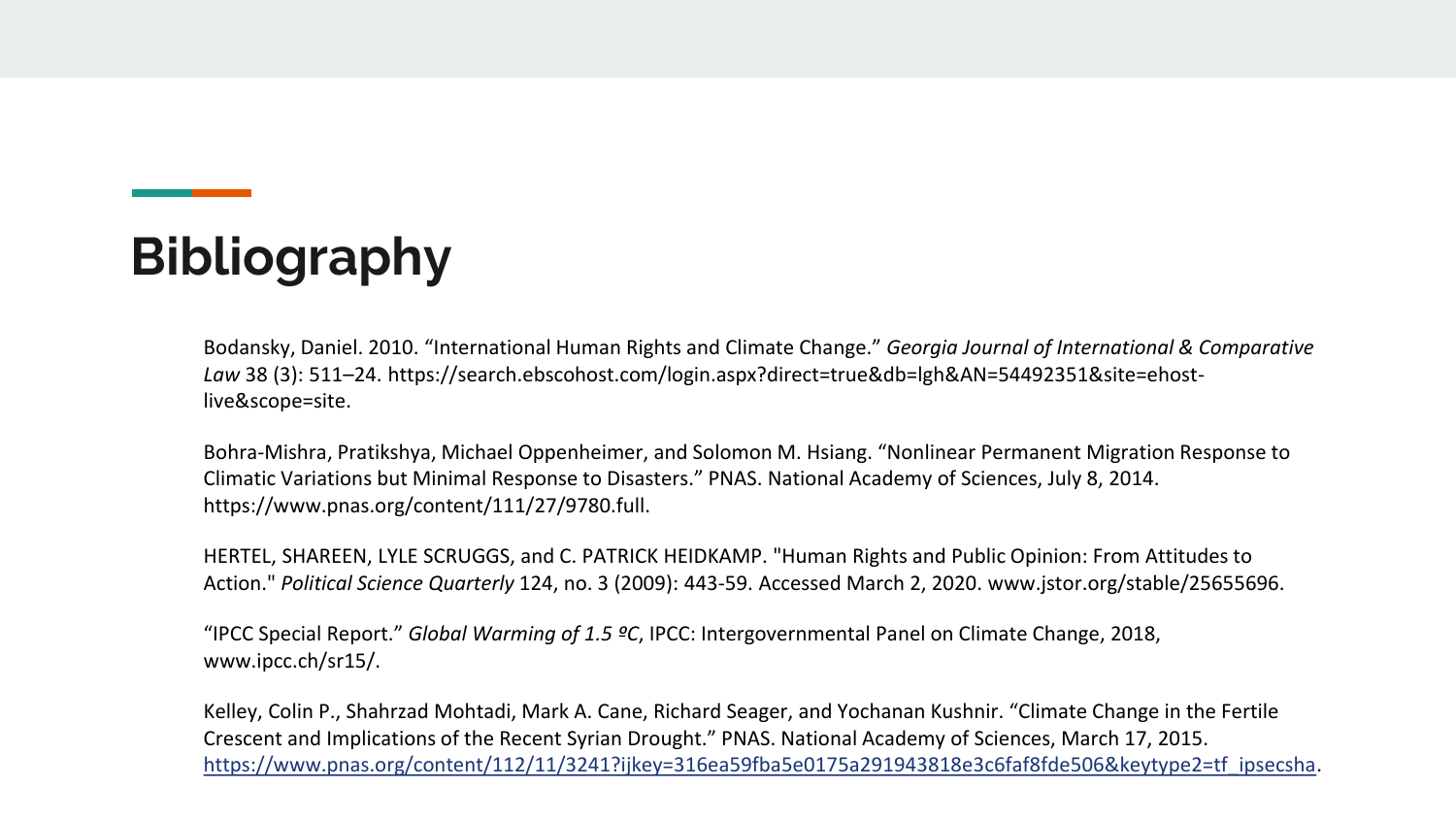McDonnell, Tim. "The Refugees The World Barely Pays Attention To." NPR, NPR, 20 June

2018, www.npr.org/sections/goatsandsoda/2018/06/20/621782275/the-refugees-that-the-

world-barely-pays-attention-to.

Norgaard, Kari Marie. "Climate Change is a Social Issue." *The Chronicle of Higher Education* (Jan 17, 2016). https://ezproxy.plu.edu/login?url=https://search.proquest.com/docview/1770427692?accountid=2130.

"Remarks by the President at the United States Coast Guard Academy Commencement." National Archives and Records Administration. National Archives and Records Administration. Accessed March 2, 2020. https://obamawhitehouse.archives.gov/the-press-office/2015/05/20/remarks-president-united-states-coast-guardacademy-commencement.

Schlenker, Wolfram. "Asylum Applications Respond to Temperature Fluctuations." Science. American Association for the Advancement of Science, December 22, 2017. [https://science.sciencemag.org/content/358/6370/1610.](https://science.sciencemag.org/content/358/6370/1610)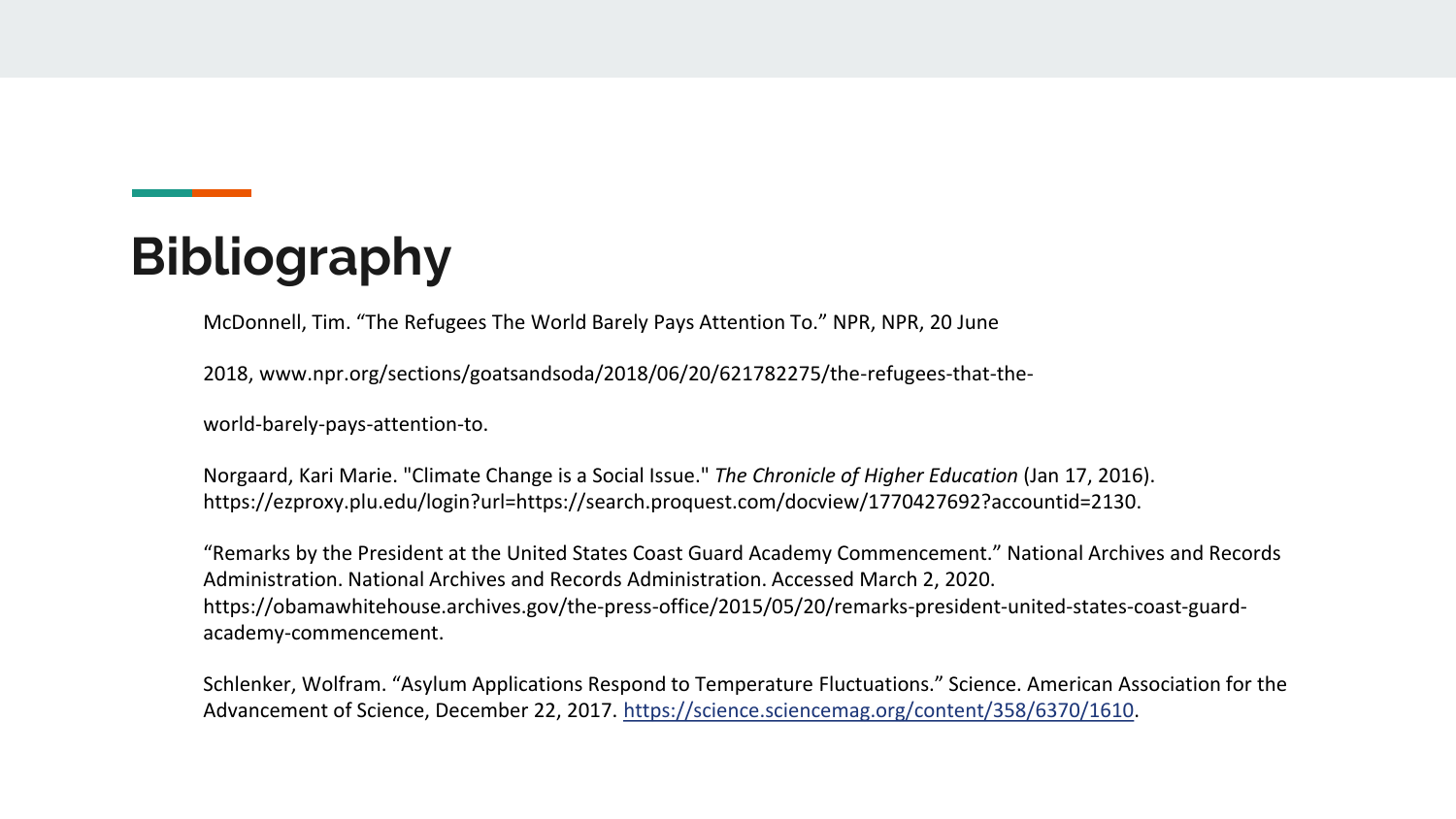Schmitt, Michael T., Scott D. Neufeld, Caroline M. L. Mackay, and Steenbergen, Odilia Dys. 2020. "The Perils of Explaining Climate Inaction in Terms of Psychological Barriers." *Journal of Social Issues* 76 (1): 123–35. doi:10.1111/josi.12360.

Su, Yvonne. "UN Ruling on Climate Refugees Could Be Gamechanger for Climate Action." Climate Home News. Climate Home, February 4, 2020. https://www.climatechangenews.com/2020/01/29/un-ruling-climate-refugees-gamechangerclimate-action/.

Twose, Gabriel, and J Christopher Cohrs. "Psychology and Human Rights: Introduction to the Special Issue." *American Psychological Association* 21, no. 1 (2015): 3–9. https://www.apa.org/pubs/journals/features/pac-0000087.pdf.

Weissbecker, Inka. *Climate Change and Human Well-Being: Global Challenges and Opportunities*. International and Cultural Psychology. INSERT-MISSING-SERVICE-NAME. New York: Springer, 2011. https://doi.org/10.1007/978-1-4419-9742-5.